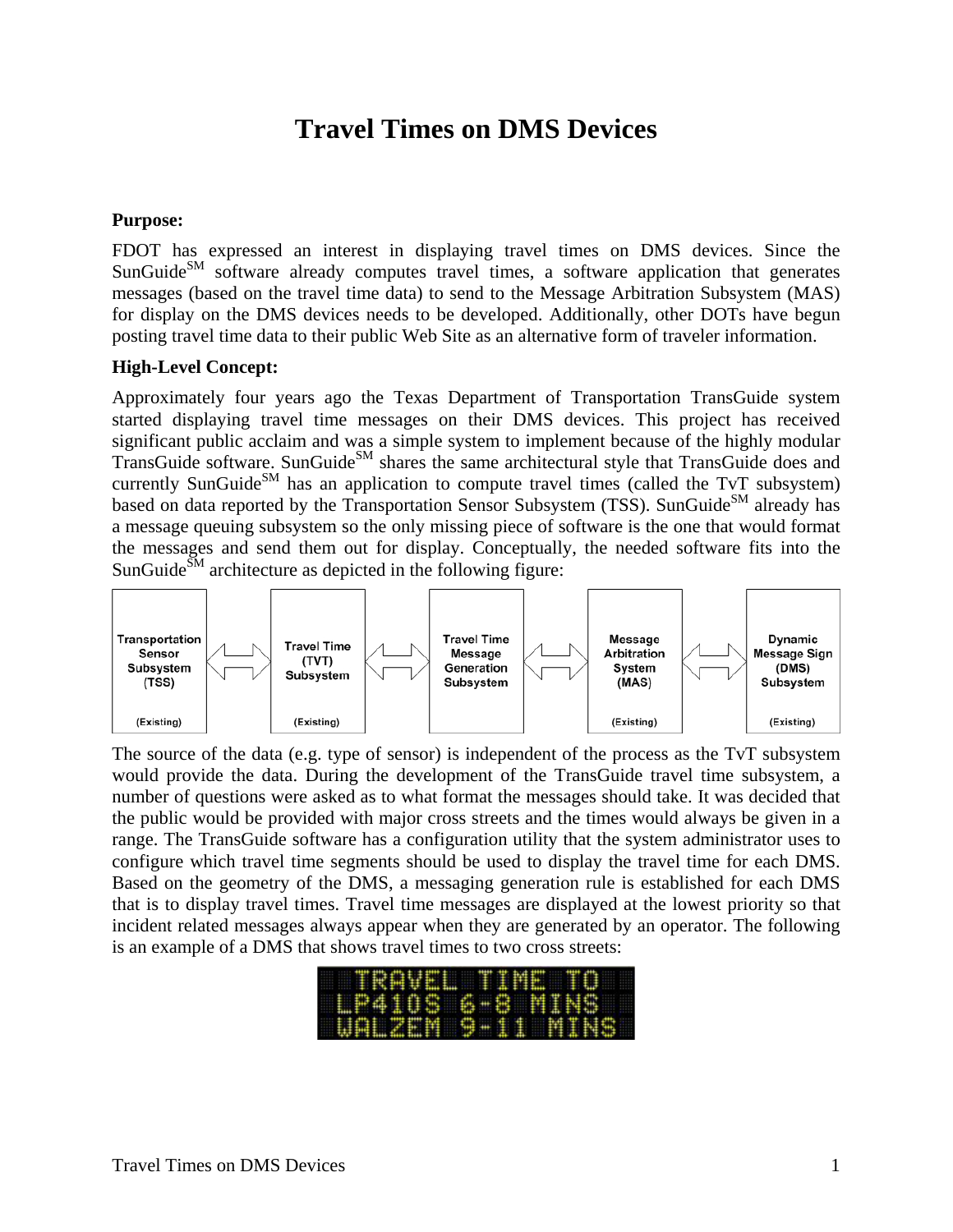For segments of highway that only have a single major cross street, the following type of message is generated:



In the event that cross streets are close and travel times very good (TransGuide never publishes a travel time of less than five minutes) the following type of message is generated:



 $SunGuide<sub>SM</sub>$  is at a great advantage in implementing this capability because a travel time computation module already exists and a message queuing subsystem exists. If SunGuide<sup>SM</sup> chooses to implement a DMS travel time message generation subsystem, the following questions would need to be answered before development could be initiated:

- What format would used to display the travel time messages?
- What words should be used to create the messages (standardization across the state would be preferred)?
- How should times be display: specific value, in ranges, etc?

Once these questions are understood, the following software could be developed:

- Travel Time Message Generation Subsystem: a subsystem that would take data from the travel time subsystem (TvT) and generate messages for each DMS device configured to receive travel time messages; these messages would be sent to the Message Arbitration Subsystem (MAS) for processing to the devices.
- Travel Time DMS Editor: a graphical editor that would allow a systems administrator to indicated what travel times should be displayed on which DMS devices (i.e. configure which cross streets would have travel times displayed).

## **Additional Functionality to Consider:**

Functionality that extends beyond displaying to DMS devices would include displaying travel time data on web site. TransGuide quickly learned that users wanted to have access to travel time messages on the web site so they could perform trip planning before leaving the their source destination. The following images have been taken from the TransGuide web site (http://transguide.dot.state.tx.us). SwRI recommends that FDOT consider adding this type of functionality to the SunGuide<sup>SM</sup> web site when the Travel Time Message Generation Subsystem is developed.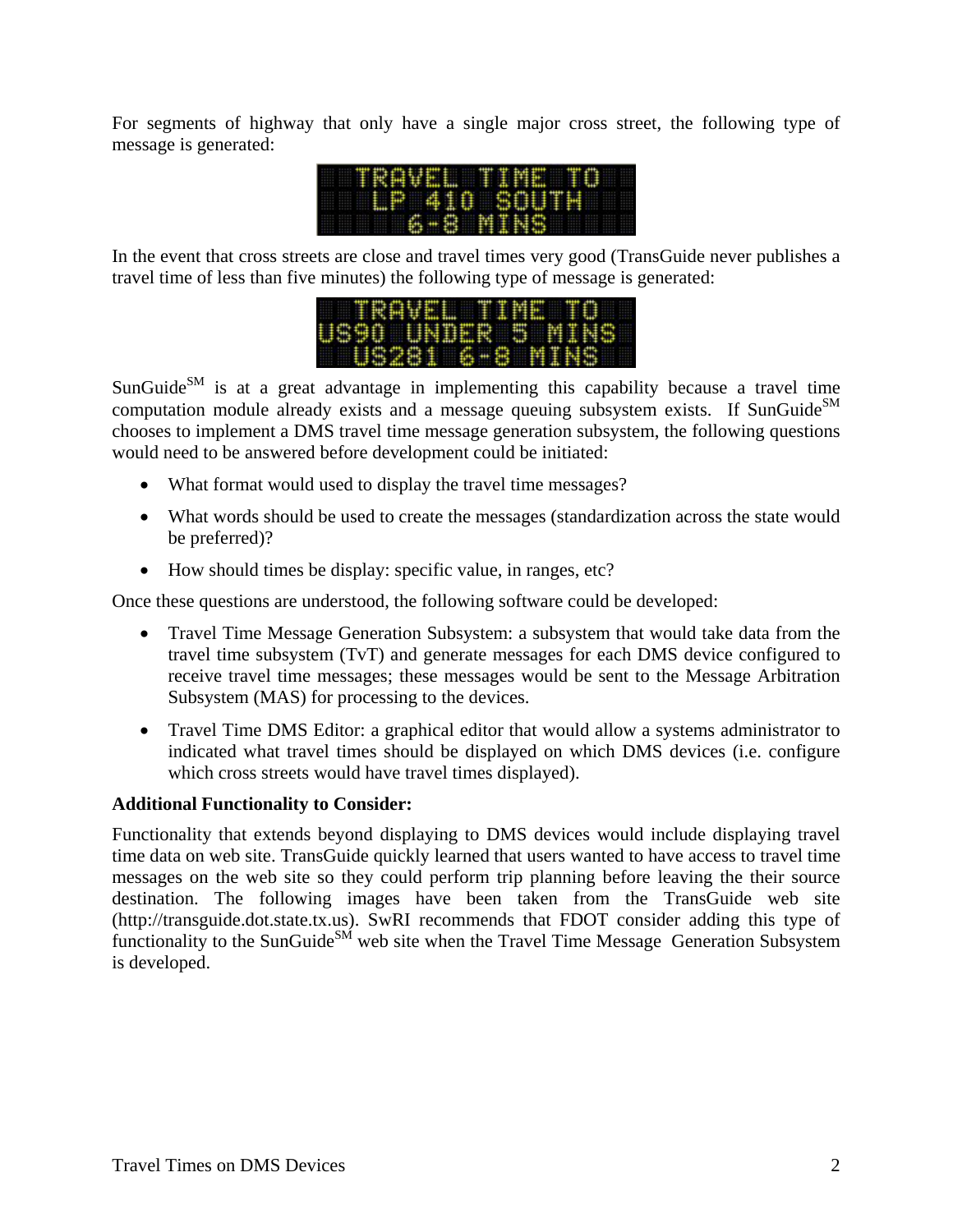The following graphic shows the options provided to the user when they enter the travel time section of the web site:



The user has the variety to go to a number of different pages. If they wish to see common travel times they are presented with the following screen:

| <sup>2</sup> TransGuide: Common Travel Times - Microsoft Internet Explorer<br>Elle Edit View Favorites Tools Help |                                                                                                                                                             |                                                            |                    |                               |                        |
|-------------------------------------------------------------------------------------------------------------------|-------------------------------------------------------------------------------------------------------------------------------------------------------------|------------------------------------------------------------|--------------------|-------------------------------|------------------------|
| Otax · ① 国国信 Pierra h Premotes ④ B B 国· ■ ③ ③ II B Songle                                                         |                                                                                                                                                             |                                                            |                    |                               |                        |
| Agdress (a) http://www.transquide.dot.state.tu.us/TravelTimes/commontines.php                                     |                                                                                                                                                             | Go Livis @ FDS Apps Logon                                  |                    |                               |                        |
| ï                                                                                                                 | Home Traffic Conditions Travel Times Public Information Links<br><b>Common Travel Times</b><br><b>Dynamic Route Builder</b><br><b>Current Sign Disclays</b> | <b>Personal Route Selector</b><br>Individual Fineway Pages |                    |                               |                        |
| <b>Highway</b>                                                                                                    | <b>Starting Point</b>                                                                                                                                       | <b>Ending Point</b>                                        | <b>Distance</b>    | Segment<br><b>Travel Time</b> | Average<br>Speed (MPH) |
|                                                                                                                   | Loop 1604                                                                                                                                                   | Loco 410                                                   | 70m                | this man.                     | <b>SHO</b>             |
| <b>IH 10 Fastbound</b>                                                                                            | Loop 1604                                                                                                                                                   | I 35 Interchange North of Downtown                         | 13.2 mi            | <b>B</b> ran                  | -60                    |
|                                                                                                                   | Loop 410                                                                                                                                                    | I 35 Interchange North of Downtown                         | 6.2 m <sub>4</sub> | No date                       | No data                |
|                                                                                                                   | Husbase                                                                                                                                                     | <b>Hildsbeard</b>                                          | $6.7$ mi           | 7 min.                        | Ho                     |
|                                                                                                                   | IH 35 Interchange North of Downtown Loop 410                                                                                                                |                                                            | 62m                | No.data                       | No data                |
|                                                                                                                   | Loop 410                                                                                                                                                    | Wurzbach                                                   | 23 <sub>mi</sub>   | 26 run.                       | 540                    |
| <b>H</b> 10 Westbound                                                                                             | Loop 410                                                                                                                                                    | Loop 1604                                                  | 70 <sub>min</sub>  | 7 min.                        | 200                    |
|                                                                                                                   | <b>Hiddebrand</b>                                                                                                                                           | Husbass                                                    | 69m                | 7 sept.                       | 340                    |
|                                                                                                                   | IH 35 Interchange North of Downtown Loop 1604                                                                                                               |                                                            | 13.2 mi            | 13 mm                         | with.                  |
|                                                                                                                   | Perron Beitel                                                                                                                                               | <b>US 281</b>                                              | 4.5 <sub>xx</sub>  | <b>Alt earl</b>               | 540                    |
| P 410 Westbound                                                                                                   | US 281                                                                                                                                                      | <b>IH 10</b>                                               | 4.5 m <sub>i</sub> | <b>construction</b>           | No data                |
|                                                                                                                   | DC 10                                                                                                                                                       | Bandera                                                    | 3.6 <sub>mt</sub>  | 4 min.                        | > 0                    |
|                                                                                                                   | Pemin Beitel                                                                                                                                                | Bandera                                                    | 3.1 m <sub>i</sub> | <b>Construction</b>           | No data                |
|                                                                                                                   | Bandera                                                                                                                                                     | <b>IH 10</b>                                               | 36m                | 3th run                       | 540                    |
| <b>LP 410 Eastbound</b>                                                                                           | IH 10                                                                                                                                                       | U3 281                                                     | 45 <sub>min</sub>  | <b>Construction</b>           | No data                |
|                                                                                                                   | US 281                                                                                                                                                      | Perrin Beitel                                              | $4.5$ mi           | 46 ren.                       | > 60                   |
|                                                                                                                   | Bandera                                                                                                                                                     | <b>Permin Beitel</b>                                       | 9.0 mi             | Construction                  | No data                |
|                                                                                                                   | <b>IH 10</b>                                                                                                                                                | <b>Perrin Beitel</b>                                       | 9.0 mi             | Construction                  | No data                |
|                                                                                                                   | US 181                                                                                                                                                      | LP 410 South                                               | $1.5$ mi           | 2 min.                        | 48                     |
|                                                                                                                   | LP 410 South                                                                                                                                                | <b>IH 10</b>                                               | 63 <sub>min</sub>  | 7 min.                        | 56                     |
| IH 37 / US 281 Northbound                                                                                         | LP 410 South                                                                                                                                                | IH 35                                                      | 9.4 mi             | $10 \text{ min}$              | 57                     |
|                                                                                                                   | SE Military                                                                                                                                                 | IH 10                                                      | 4.5 m <sub>i</sub> | 96 run                        | 53.                    |
|                                                                                                                   | DE 10                                                                                                                                                       | TH 35                                                      | 3.2 m <sub>6</sub> | 3% nun                        | 760                    |
|                                                                                                                   | IH 35                                                                                                                                                       | <b>Basse</b>                                               | 3.2                | 3% run                        | 54                     |
|                                                                                                                   | Basse                                                                                                                                                       | IH 35                                                      | $41$ mi            | 46 rún                        | 59                     |
|                                                                                                                   | DC 35                                                                                                                                                       | <b>IH 10</b>                                               | 3.1 m <sub>i</sub> | 3% nin                        | 200                    |
| US 281 / IH 37 Southbound                                                                                         | IH 35                                                                                                                                                       | LP 410 South                                               | 9.1 m <sub>4</sub> | 9 min.                        | 360                    |
|                                                                                                                   | IH 10                                                                                                                                                       | SE Military                                                | 42m                | 4 min.                        | > 60                   |
|                                                                                                                   | IH 10                                                                                                                                                       | LP 410 South                                               | $60$ mi            | 6 min.                        | >60                    |
|                                                                                                                   | LP 410 South                                                                                                                                                |                                                            |                    |                               |                        |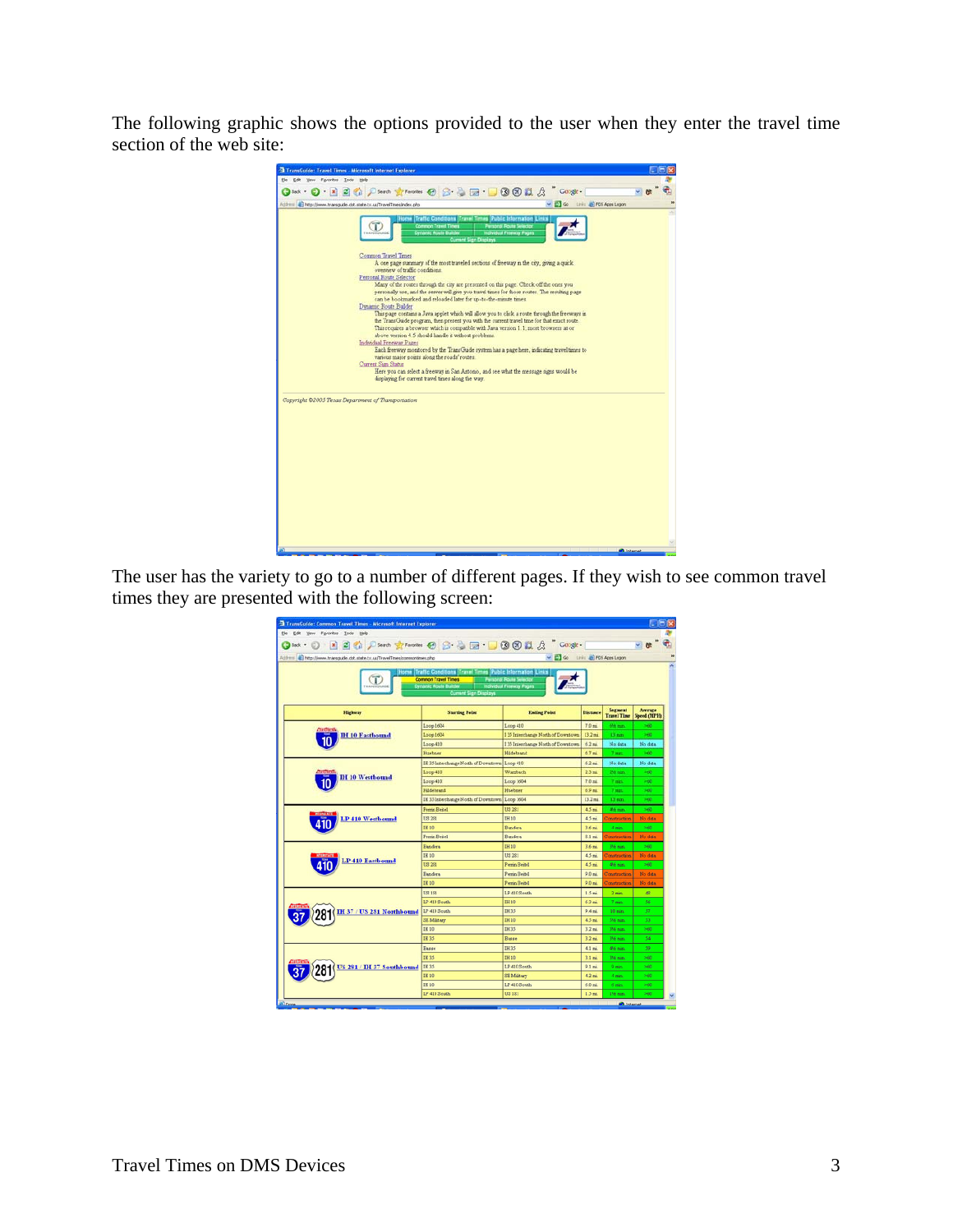If the user wishes to see all of the highways for which travel time data is available they are presented with a screen similar to the following:

| TransGuide: Freeway Travel Times - Microsoft Internet Explorer<br>Elle Edit View Favorites Tools Help                                                                                                                                                                                                                                                           |  |
|-----------------------------------------------------------------------------------------------------------------------------------------------------------------------------------------------------------------------------------------------------------------------------------------------------------------------------------------------------------------|--|
| BEC Dent treated 0 8 3 B B 0 0 11 A " Coope-<br>(3 Back + (2)                                                                                                                                                                                                                                                                                                   |  |
| v 3 Go Livis & PDS Apps Logon<br>Agdress (a) http://www.transguide.dot.state.tx.us/TravelTimes/freeways.php                                                                                                                                                                                                                                                     |  |
|                                                                                                                                                                                                                                                                                                                                                                 |  |
| Home Traffic Conditions Travel Times Public Information Links<br><b>Common Travel Times</b><br><b>Personal Route Selector</b><br>т<br><b>Dynamic Route Builder</b><br>Individual Freeway Pages<br><b>Current Sign Displays</b><br>Individual Freeway Pages                                                                                                      |  |
| <b>Individual Freeway Travel Times</b>                                                                                                                                                                                                                                                                                                                          |  |
| Flease select a highway from the list below to view travel times on that route.<br>Northbound<br>Westbound<br>Westbound<br>iorth<br>35.<br>410<br>10<br>West<br>Eastbound<br>Southbound<br>Eastbound<br>Northbound<br>Westbound<br>South<br>281<br>190<br>10 <sub>1</sub><br>Side<br>Southbound<br>Eastbound<br>Westbound<br>North<br>1604<br>West<br>Eastbound |  |
|                                                                                                                                                                                                                                                                                                                                                                 |  |
|                                                                                                                                                                                                                                                                                                                                                                 |  |
| Copyright @2005 Texas Department of Transportation                                                                                                                                                                                                                                                                                                              |  |
|                                                                                                                                                                                                                                                                                                                                                                 |  |
|                                                                                                                                                                                                                                                                                                                                                                 |  |
|                                                                                                                                                                                                                                                                                                                                                                 |  |
|                                                                                                                                                                                                                                                                                                                                                                 |  |
|                                                                                                                                                                                                                                                                                                                                                                 |  |
|                                                                                                                                                                                                                                                                                                                                                                 |  |
|                                                                                                                                                                                                                                                                                                                                                                 |  |
|                                                                                                                                                                                                                                                                                                                                                                 |  |
|                                                                                                                                                                                                                                                                                                                                                                 |  |
|                                                                                                                                                                                                                                                                                                                                                                 |  |
|                                                                                                                                                                                                                                                                                                                                                                 |  |
|                                                                                                                                                                                                                                                                                                                                                                 |  |
|                                                                                                                                                                                                                                                                                                                                                                 |  |
|                                                                                                                                                                                                                                                                                                                                                                 |  |
|                                                                                                                                                                                                                                                                                                                                                                 |  |
|                                                                                                                                                                                                                                                                                                                                                                 |  |

If the user wishes to see all of the DMSs along a specific highway they are presented with a screen similar to the following:

| TransGuide: Corrent Sign Displays - Microsoft Internet Explorer                       |                                                                                                                                                             |
|---------------------------------------------------------------------------------------|-------------------------------------------------------------------------------------------------------------------------------------------------------------|
| the tisk year Favories Tools two                                                      |                                                                                                                                                             |
| 国伯 Dienth grandes ④ B B B 1 B B L B Congle<br>ы<br>Called .                           |                                                                                                                                                             |
| Agdress (a) http://www.transguide.dot.state.tr.us/TravelTines/signstatus.php?003fM    | Go Livis @ PDS Apps Logon                                                                                                                                   |
| π<br><b>Common Travel Times</b><br><b>Dynamic Route Builder</b><br><b>MANUFACINES</b> | Home Traffic Conditions Travel Times Public Information Links<br><b>Personal Route Selector</b><br>Individual Freeway Pages<br><b>Current Sign Displays</b> |
|                                                                                       | <b>IH 35 Northbound</b>                                                                                                                                     |
| <b>Southeross</b>                                                                     | <b>Powell</b>                                                                                                                                               |
| CMS2-0035N-152 203<br>RAVEL TIME                                                      | CMS2-0035N-154.267<br>TRAVEL TIME TO                                                                                                                        |
| <b>O UNDER 5</b><br>6-8<br>ו גי                                                       | US 281                                                                                                                                                      |
| Alamo                                                                                 | Guadalupe                                                                                                                                                   |
| CMS2-0135N-154.933<br><b>TRAVEL TIME TO</b><br><b>US 281</b>                          | CMS2-0U35N-155.190<br>TRAVEL TIME TO<br><b>US 281</b>                                                                                                       |
| UNDER 5 MIN<br>Flores                                                                 | UNDER 5 MINS<br>Main                                                                                                                                        |
| CMS2-0L35N-156.536                                                                    | CMS2-0U35N-156.771                                                                                                                                          |
| RAVEL TIME TO<br><b>P 410 SOUTH</b><br>6-8 MINS                                       | RAVEL<br>TIMF<br>6<br>9                                                                                                                                     |
| McCullough                                                                            | <b>New Braunfels</b>                                                                                                                                        |
| CMS2-0L35N-157.021<br>AVEL TIME TO                                                    | CMS2-0035N-158.989<br>AVEL TIME!                                                                                                                            |
| 10S 6-8 MINS<br>$9 - 11$<br>M                                                         | - 9                                                                                                                                                         |
| <b>Salado Creek</b><br>CMS2-0035N-160 883                                             | <b>Fisenhauer</b><br>CMS2-0035N-165.090                                                                                                                     |
| IAVEL TIME                                                                            | TIME                                                                                                                                                        |
| ZEM 5-7 M<br>1604 11-13                                                               | 6-8 M<br>1604 7-9                                                                                                                                           |
| Randolph Blvd.                                                                        | Weidner Rd.                                                                                                                                                 |
| CMS2-0035N-167.199                                                                    | CMS2-0035N-168.672                                                                                                                                          |
| AVEL TIME<br>LOOP 1604<br>4-6 MINS                                                    | то<br>.00P<br>1604<br>UNDER 5 MINS                                                                                                                          |
| <b>Randolph Judson</b>                                                                |                                                                                                                                                             |
| CMS2-0035N-169.656<br><b>AVEL TIME TO</b>                                             |                                                                                                                                                             |
| OOP 1604<br>FR<br>MINS                                                                |                                                                                                                                                             |
| <b>Stress</b>                                                                         | <b>Childrena</b>                                                                                                                                            |